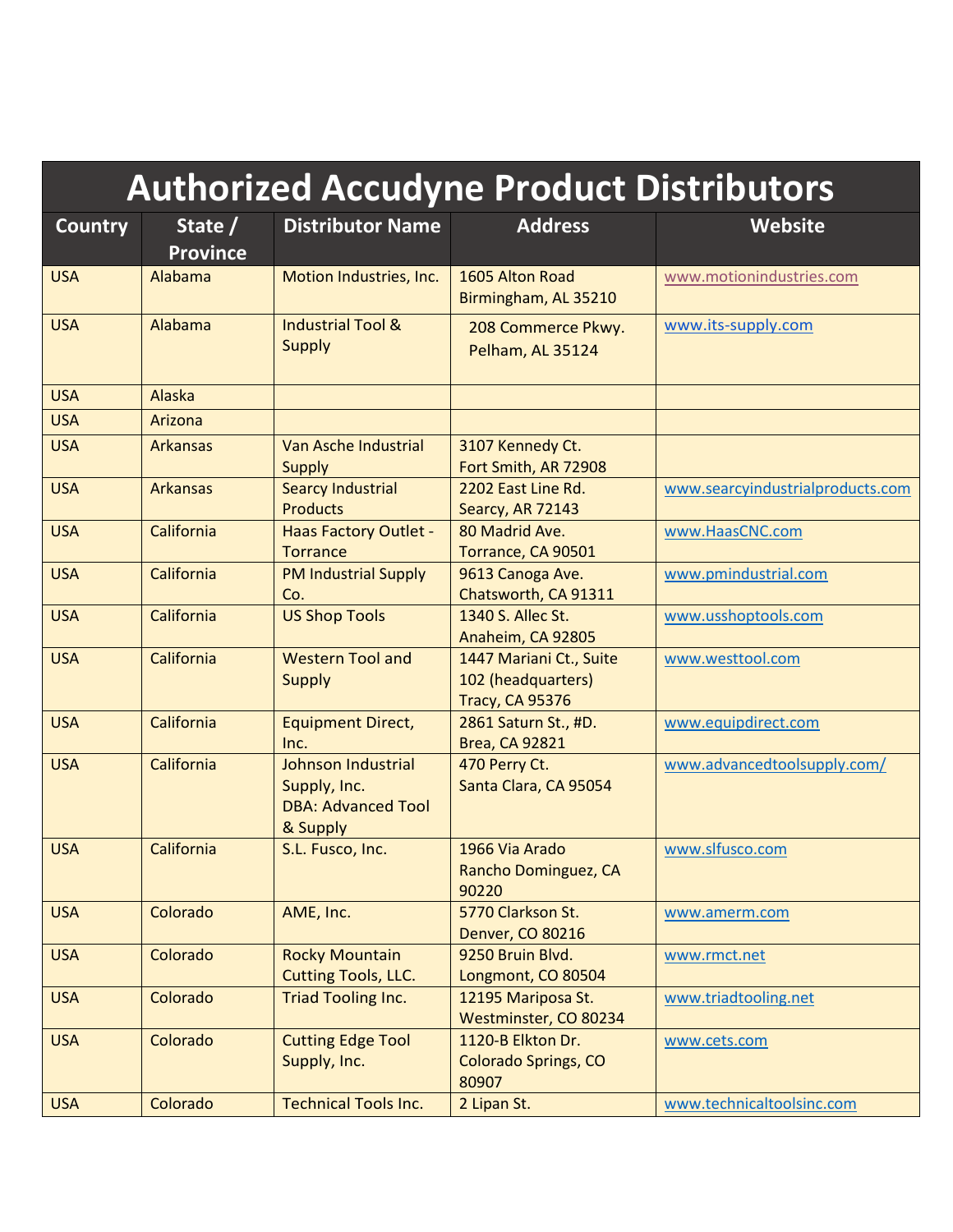|            |                 |                                                      | <b>Denver, CO 80223</b>                      |                           |
|------------|-----------------|------------------------------------------------------|----------------------------------------------|---------------------------|
| <b>USA</b> | Connecticut     | <b>Velocity Products</b>                             | 910 Dayhill Rd.                              | www.velocityproducts.com  |
|            |                 |                                                      | Windsor, CT 06095                            |                           |
| <b>USA</b> | <b>Delaware</b> |                                                      |                                              |                           |
| <b>USA</b> | Florida         | <b>Alternatives For</b>                              | 2251 Whitfield Park Ave.                     | www.afi-tools.com         |
|            |                 | Industry                                             | Sarasota, FL 34243                           |                           |
| <b>USA</b> | Georgia         | <b>Vallen Distribution,</b>                          | 518 W. Roosevelt Ave.                        | www.vallen.com            |
|            |                 | Inc. DBA: VALLEN                                     | Albany, GA 31701                             |                           |
| <b>USA</b> | <b>Hawaii</b>   |                                                      |                                              |                           |
| <b>USA</b> | Idaho           | <b>Eclipse Tool and</b>                              | 443 W. Pennwood St.                          | www.eclipsetoolsupply.com |
|            |                 | <b>Supply (King Machine</b>                          | Meridian, ID 83680                           |                           |
|            |                 | Incorporated)                                        |                                              |                           |
| <b>USA</b> | Idaho           | Intermountain                                        | 345 S. Adkins Way                            | www.ims.supply.com        |
|            |                 | <b>Machining Supply Inc.</b>                         | Meridian, ID 83642                           |                           |
| <b>USA</b> | <b>Illinois</b> | <b>Colmar Industrial</b>                             | 890 Lively Blvd.                             | www.colmarindustrial.com  |
|            |                 | <b>Supplies</b>                                      | Elk Grove, IL 60007                          |                           |
| <b>USA</b> | <b>Illinois</b> | <b>DXP Enterprises Inc.</b>                          | 1225 Greenbriar Dr.                          | www.dxpe.com              |
|            |                 | <b>DBA: Machinery</b>                                | Addision, IL 60101                           |                           |
|            |                 | <b>Tooling and Supply</b>                            |                                              |                           |
| <b>USA</b> | <b>Illinois</b> | C & N Supply                                         | 105 S. Peoria Ave.                           | www.candnsupply.com       |
|            |                 |                                                      | Dixon, IL 61021                              |                           |
| <b>USA</b> | <b>Illinois</b> | <b>DGI Supply - A DoALL</b>                          | 1480 S. Wolf Rd.                             | www.dgisupply.com         |
|            |                 | Company                                              | Wheeling, IL 60090                           |                           |
| <b>USA</b> | <b>Illinois</b> | <b>Quality Tools and</b>                             | 605 Bonnie Ln.                               | www.qualitytools.com      |
|            |                 | <b>Abrasives</b>                                     | Elk Grove, IL 60007                          |                           |
| <b>USA</b> | <b>Illinois</b> | Grainger                                             | <b>MW-H11</b>                                | www.grainger.com          |
| <b>USA</b> | <b>Illinois</b> |                                                      | Palatine, IL 60038<br>3358-60 Publishers Dr. |                           |
|            |                 | <b>BVR Technologies Co.</b><br>A subsidiary of Kaney | Rockford, IL 61109                           | www.kaneyaerospace.com    |
|            |                 | Aerospace, Inc.                                      |                                              |                           |
| <b>USA</b> | <b>Illinois</b> | <b>Fleetwood Industrial</b>                          | 1410 W. Fullerton Ave.                       | www.fleetwoodtools.com    |
|            |                 | <b>Supply Corp.</b>                                  | Addison, IL 60101                            |                           |
| <b>USA</b> | Indiana         | <b>Carbide Cutting</b>                               | 1225 Brookville Way                          | www.bhid.com              |
|            |                 | <b>Tools, Abrasives DBA:</b>                         | Indianapolis, IN 46239                       |                           |
|            |                 | CCA, Inc.                                            |                                              |                           |
| <b>USA</b> | lowa            | Deco Tool Supply, Co.                                | 415 W. 76th St.                              | www.decotool.com/         |
|            |                 |                                                      | Davenport, IA 52806                          |                           |
| <b>USA</b> | <b>Kansas</b>   |                                                      |                                              |                           |
| <b>USA</b> | <b>Kentucky</b> | <b>Cutting Tools Inc.</b>                            | 13029 Middletown                             | www.cuttingtoolsinc.com   |
|            |                 |                                                      | Industrial Blvd. Louisville,                 |                           |
|            |                 |                                                      | KY 40223                                     |                           |
| <b>USA</b> | Louisiana       | <b>Quality Tools &amp;</b>                           | 1101 Wall Rd.                                | www.qtstools.com          |
|            |                 | <b>Services</b>                                      | Broussard, LA 70518                          |                           |
| <b>USA</b> | <b>Maine</b>    | <b>Butler Bros. Industrial</b>                       | 2001 Lisbon St.                              | www.butlerbros.com        |
|            |                 | <b>Suppliers</b>                                     | Lewiston, ME 04240                           |                           |
| <b>USA</b> | Maryland        |                                                      |                                              |                           |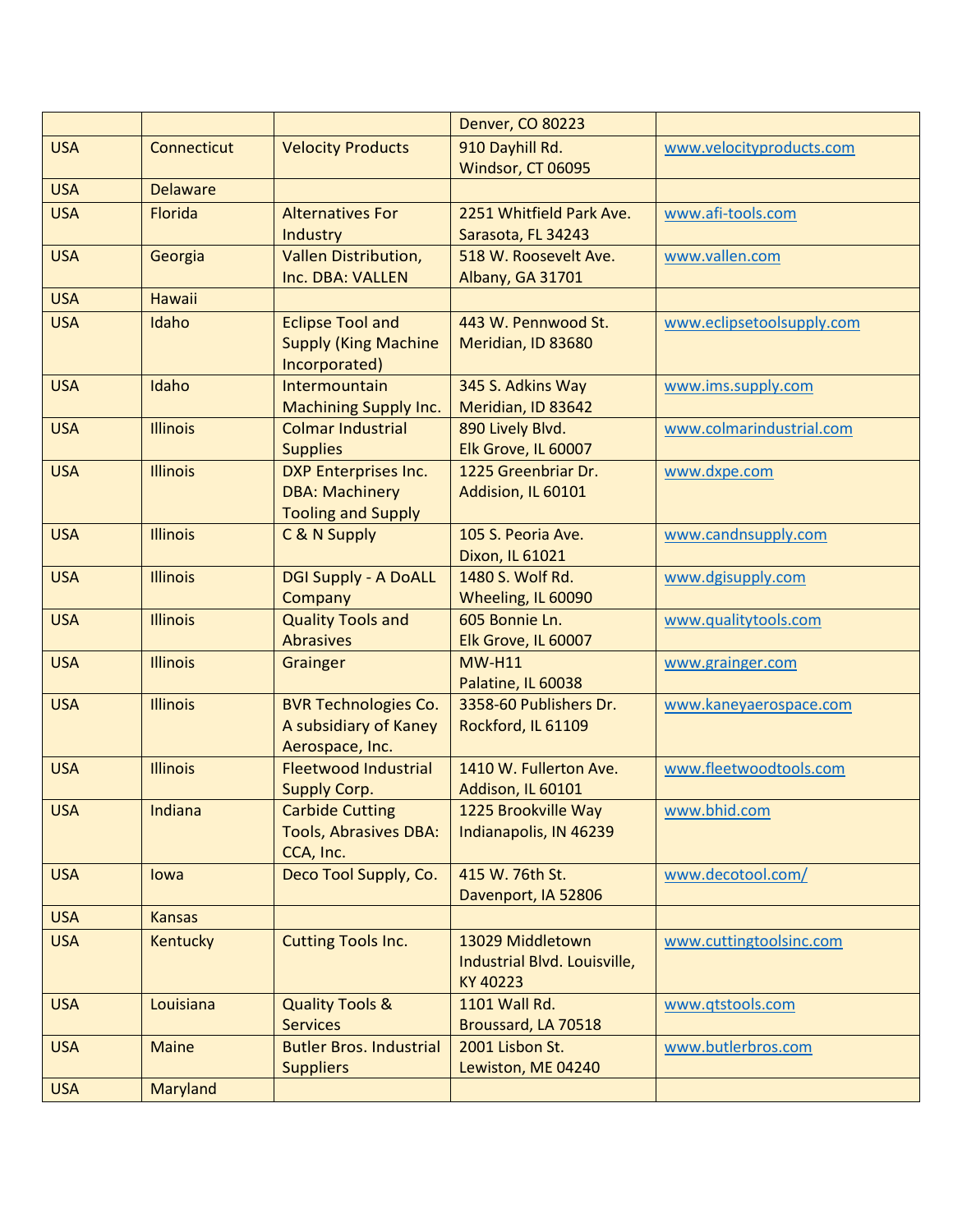| <b>USA</b> | <b>Massachusetts</b>  | <b>Methods Machine</b>        | 65 Union Ave.              | www.methodsmachine.com      |
|------------|-----------------------|-------------------------------|----------------------------|-----------------------------|
|            |                       | Tools, Inc.                   | Sudbury, MA 01776          |                             |
| <b>USA</b> | <b>Massachusetts</b>  | Kaufman Co.                   | 19 Walkhill Rd.            | www.kaufmanco.com           |
|            |                       |                               | Norwood, MA 02062          |                             |
| <b>USA</b> | Michigan              | <b>NNT Company</b>            | 8665 E. 8 Mile Rd.         |                             |
|            |                       |                               | <b>Warren, MI 48089</b>    |                             |
| <b>USA</b> | Michigan              | E & R Industrial              | 40800 Enterprise Dr.       | www.erindustrial.com        |
|            |                       |                               | Sterling Heights, MI 48314 |                             |
| <b>USA</b> | Michigan              | <b>Iwen Tool Supply</b>       | 5920 Dixie Hwy.            | www.iwentool.com            |
|            |                       | Company                       | Saginaw, MI 48601          |                             |
| <b>USA</b> | Minnesota             | Manufacturing                 | 7130 Eat Point Douglas     | www.msmni.com               |
|            |                       | Solutions of MN Inc.          | <b>Rd., S.</b>             |                             |
|            |                       |                               | Cottage Grove, MN 55016    |                             |
| <b>USA</b> | Minnesota             | Productivity, Inc.            | 15150 25th Ave., N.        | www.productivity.com        |
|            |                       |                               | Plymouth, MN 55447         |                             |
| <b>USA</b> | Minnesota             | <b>Hill Industrial Tools,</b> | 3110 Ranchview Lane N.     | www.hillindustrialtools.com |
|            |                       | Inc.                          | Plymouth, MN 55447         |                             |
| <b>USA</b> | Mississippi           | <b>B &amp; R Industrial</b>   | 2018 W. 10th St.           | www.brindsupply.com         |
|            |                       | <b>Supply</b>                 | Laurel, MS 39440           |                             |
| <b>USA</b> | <b>Missouri</b>       | US Tool Grinding, Inc.        | 2000 Progress Dr.          | www.ustg.net                |
|            |                       | <b>DBA: US Tool Group</b>     | Farmington, MO 63640       |                             |
| <b>USA</b> | <b>Missouri</b>       | <b>Four State Industrial</b>  | 2403 County Ln. 137        | www.hillaryinc.com          |
|            |                       | Supply, Co., LLC. DBA:        | Carthage, MO 64836         |                             |
|            |                       | <b>Hillary Tooling</b>        |                            |                             |
| <b>USA</b> | Montana               |                               |                            |                             |
| <b>USA</b> | Nebraska              |                               |                            |                             |
| <b>USA</b> | <b>Nevada</b>         |                               |                            |                             |
| <b>USA</b> | <b>New Hampshire</b>  |                               |                            |                             |
| <b>USA</b> | <b>New Jersey</b>     | <b>Penn Tool Company</b>      | 1776 Springfield Ave.      | www.penntoolco.com          |
|            |                       |                               | Maplewood, NJ 07040        |                             |
| <b>USA</b> | <b>New Mexico</b>     |                               |                            |                             |
| <b>USA</b> | <b>New York</b>       | <b>MSC Industrial Supply</b>  | 75 Maxess Rd.              | www.mscdirect.com           |
|            |                       | Co.                           | Melville, NY 11747         |                             |
| <b>USA</b> | <b>New York</b>       | <b>H&amp;C Tool Supply</b>    | 235 Mt. Read Blvd.         | www.hctoolsupply.com        |
|            |                       | Corporation                   | Rochester, NY 14611        |                             |
| <b>USA</b> | <b>North Carolina</b> | Dillon Supply Co.             | 440 Civic Blvd.            | www.dillonsupply.com        |
|            |                       |                               | Raleigh, NC 27610          |                             |
| <b>USA</b> | <b>North Carolina</b> | <b>Phillips Corporation</b>   | 8500 Triad Dr.             | www.phillipscorp.com        |
|            |                       |                               | <b>Colfax, NC 27235</b>    |                             |
| <b>USA</b> | <b>North Dakota</b>   |                               |                            |                             |
| <b>USA</b> | Ohio                  | <b>American Producers</b>     | 119 Second St.             | www.americanproducers.com   |
|            |                       | Supply Co., Inc.              | Marietta, OH 45750         |                             |
| <b>USA</b> | Ohio                  | T & S Tool & Supply           | 7341 Airport Hwy.          | www.tstool.com              |
|            |                       | Co., Inc.                     | Holland, OH 43528          |                             |
| <b>USA</b> | Ohio                  | L & M Tool and                | 26800 Fargo Ave.           | www.lmtoolsupply.com        |
|            |                       | <b>Industrial Supply</b>      |                            |                             |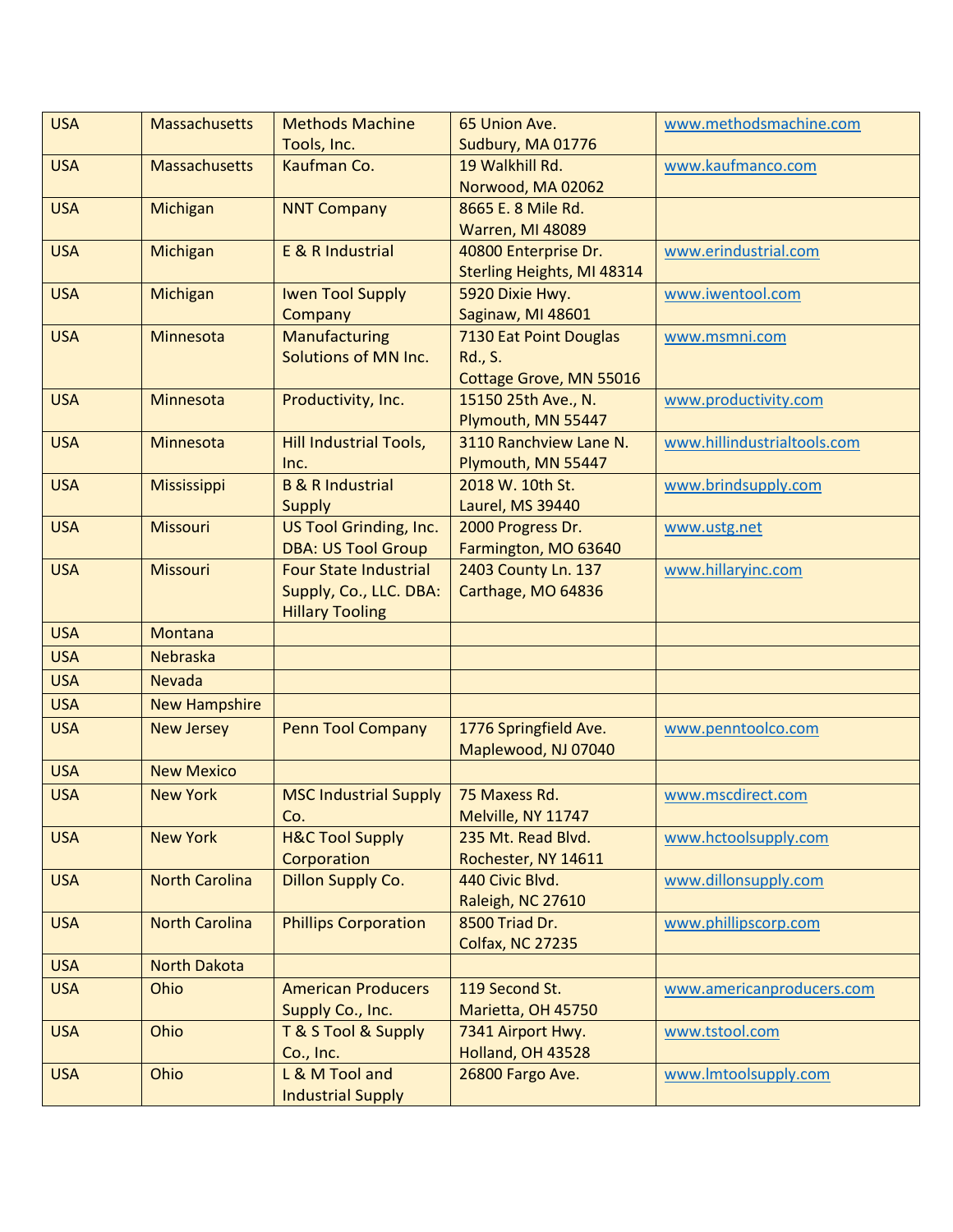|            |                       |                               | <b>Bedford Heights, OH</b> |                                 |
|------------|-----------------------|-------------------------------|----------------------------|---------------------------------|
|            |                       |                               | 44146                      |                                 |
| <b>USA</b> | Ohio                  | <b>BDI USA</b>                | 8000 Hub Pkwy.             | www.new.bdiexpress.com/us/en/   |
|            |                       |                               | Cleveland, OH 44125        |                                 |
| <b>USA</b> | Ohio                  | <b>Technical Equipment</b>    | 10165 International Blvd.  | www.techequip.com               |
|            |                       | and Sales                     | Cincinnati, OH 45246       |                                 |
| <b>USA</b> | Ohio                  |                               | 95 Commercial Way          | www.hfomidwest.com              |
|            |                       | <b>Haas Factory Outlet</b>    | Springboro, OH 45066       |                                 |
| <b>USA</b> | Ohio                  | <b>Advanced Machinery</b>     | 4530 Wadsworth Rd.         | www.advancedmachinery.com       |
|            |                       | <b>Concepts</b>               | Dayton, OH 45414           |                                 |
| <b>USA</b> | Ohio                  | L.A. Tool & Supply Co.        | 5585 Manchester Rd.        | www.natool.com                  |
|            |                       |                               | <b>Akron, OH 44319</b>     |                                 |
| <b>USA</b> | Oklahoma              | <b>Blackhawk Industrial</b>   | 1501 SW Expressway Dr.     | www.bhid.com                    |
|            |                       | <b>Distribution</b>           | Broken Arrow, OK 74012     |                                 |
| <b>USA</b> | Oregon                |                               |                            |                                 |
| <b>USA</b> | Pennsylvania          | <b>Industrial Sales and</b>   | 2609 W. 12th St.           | www.ismerie.com                 |
|            |                       | Manufacturing                 | Erie, PA 16505             |                                 |
| <b>USA</b> | Pennsylvania          | <b>Liberty Tool</b>           | 424 Creamery Way           | www.libertytool.com             |
|            |                       |                               | <b>Exton, PA 19341</b>     |                                 |
| <b>USA</b> | Pennsylvania          | Perry Mill Supply Co.         | 1115 W. 12th St.           | www.perrymillsupply.com         |
|            |                       |                               | Erie, PA 16501             |                                 |
| <b>USA</b> | Pennsylvania          | <b>Rite-Way Tool</b>          | 2814 Golden Mile Hwy       | www.ritewaytoolpa.com           |
|            |                       | Company                       | Pittsburgh, PA 15239       |                                 |
| <b>USA</b> | <b>Rhode Island</b>   |                               |                            |                                 |
| <b>USA</b> | <b>South Carolina</b> | Fastenal                      | 800 E. Liberty St.         | www.fastenal.com                |
|            |                       |                               | Sumter, SC 29153           |                                 |
| <b>USA</b> | <b>South Carolina</b> | <b>Atlantic Tooling, Inc.</b> | 1321 N. Cashua Dr.         | www.atlantictooling.com         |
|            |                       |                               | Florence, SC 29501         |                                 |
| <b>USA</b> | <b>South Carolina</b> | <b>JIT Industries</b>         | 105 Karhula Ct.            | www.jitind.com                  |
|            |                       |                               | Easly, SC 29640            |                                 |
| <b>USA</b> | <b>South Carolina</b> | <b>CMT Industrial</b>         | 300 Industrial Dr.         | www.cmtindustrial.com           |
|            |                       | <b>Solutions</b>              | Greenville, SC 29607       |                                 |
| <b>USA</b> | <b>South Dakota</b>   |                               |                            |                                 |
| <b>USA</b> | <b>Tennessee</b>      | The Tool Crib, Inc.           | 3002 Industrial Pkwy       | www.toolcribinc.com             |
|            |                       |                               | Knoxville, TN 37921        |                                 |
| <b>USA</b> | <b>Texas</b>          | <b>RMP Industrial</b>         | 3209 Stuart Dr.            | www.rmpis.com                   |
|            |                       | Supply Inc.                   | Fort Worth, TX 76110       |                                 |
| <b>USA</b> | <b>Texas</b>          | <b>Texas Global</b>           | 2823 Creek Arbor Cir.      | www.texasglobaldistributors.com |
|            |                       | <b>Distributors</b>           | Houston, TX 77084          |                                 |
| <b>USA</b> | <b>Texas</b>          | <b>Factory Outlet</b>         | 1220 Executive Dr., W.     | www.fotcnc.com                  |
|            |                       | <b>Tooling</b>                | Richardson, TX 75081       |                                 |
| <b>USA</b> | <b>Texas</b>          | P.D. Browne South,            | 440 Benmar Dr.             | www.pdbrowne.com                |
|            |                       | Inc.                          | Houston, TX 7060           |                                 |
| <b>USA</b> | <b>Texas</b>          | <b>Industrial Mill &amp;</b>  | 4401 Waco St.              | www.industrialmill.com          |
|            |                       | <b>Maintenance Supply</b>     | Texarkana, TX 75501        |                                 |
| <b>USA</b> | <b>Texas</b>          | DXP Enterprises, Inc.         | 1712 Hal Ave.              | www.dxpe.com                    |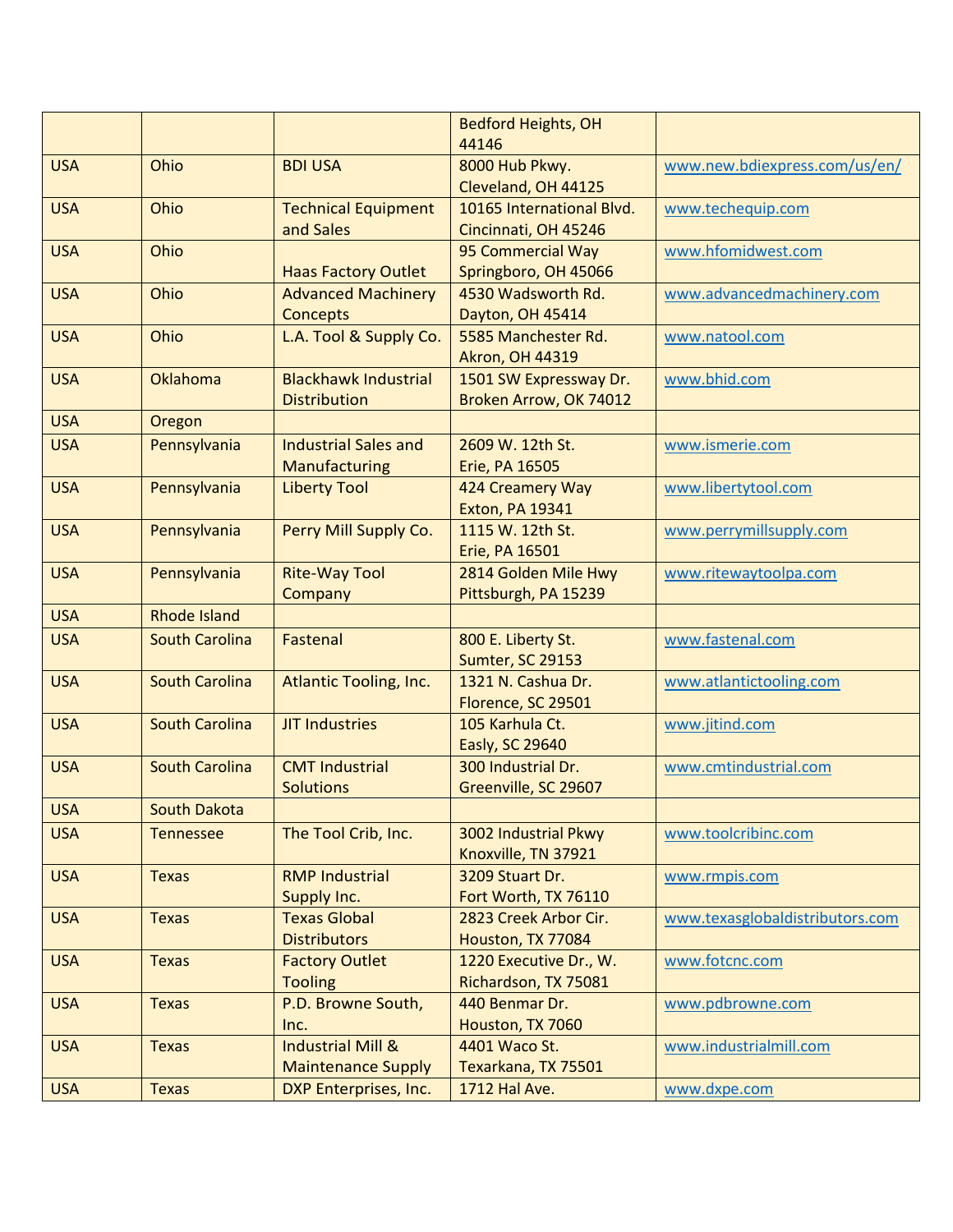|               |                         |                                | Cleburne, TX 76033             |                                 |
|---------------|-------------------------|--------------------------------|--------------------------------|---------------------------------|
| <b>USA</b>    | <b>Texas</b>            | Techni-Tool, Inc.              | 10935 Alder Cir.               | www.techni-tool.com             |
|               |                         |                                | Dallas, TX 75238               |                                 |
| <b>USA</b>    | <b>Texas</b>            | <b>National Tooling</b>        | 112 E. Main St.                |                                 |
|               |                         | <b>Products, Inc</b>           | Lindsay, TX 76250              |                                 |
| <b>USA</b>    | Utah                    | <b>Herrick Industrial</b>      | 2881 S. 1100 W.                | www.herrickindustrial.com       |
|               |                         | <b>Supply</b>                  | Ogden, UT 84401                |                                 |
| <b>USA</b>    | Vermont                 |                                |                                |                                 |
| <b>USA</b>    | <b>Virginia</b>         | <b>Southwest Tool</b>          | 1408 Mill Race Rd.             | www.swtoolsupply.com            |
|               |                         | <b>Supply</b>                  | <b>Salem, VA 24153</b>         |                                 |
| <b>USA</b>    | Virginia                | <b>Wolseley Industrial</b>     | 2301 Aluminum Ave.             | www.wolseleyindustrialgroup.com |
|               |                         | Group                          | Hampton, VA 23661              |                                 |
| <b>USA</b>    | Washington              | Application                    | 3941 B St., NW.                | www.1asi.com                    |
|               |                         | Specialties, Inc.              | Auburn, WA 98001               |                                 |
| <b>USA</b>    | Washington              | <b>Cutting Tool Control,</b>   | 1411 NW 51st St.               | www.cuttingtoolcontrol.com      |
|               |                         | Inc.                           | Seattle, WA 98107              |                                 |
| <b>USA</b>    | <b>West Virginia</b>    |                                |                                |                                 |
| <b>USA</b>    | Wisconsin               | Tormach Inc.                   | 1071 Uniek Dr.                 | www.tormach.com                 |
|               |                         |                                | Waunakee, WI 53597             |                                 |
| <b>USA</b>    | <b>Wisconsin</b>        | <b>Sussex Tool and</b>         | N62 W22632 Village Dr.         | www.sussextool.com              |
|               |                         | <b>Supply</b>                  | Sussex, WI 53089               |                                 |
| <b>USA</b>    | <b>Wisconsin</b>        | <b>Machinery Tooling &amp;</b> | 3280 Gateway Rd.               | www.mt-s.com/about/index.html   |
|               |                         | Supply, LLC.                   | Brookfield, WI 53045           |                                 |
| <b>USA</b>    | Wyoming                 |                                |                                |                                 |
|               |                         |                                |                                |                                 |
| Canada        | <b>British Columbia</b> | <b>Thomas Skinner &amp;</b>    | 13880 Vulcan Way               | www.thomasskinner.com           |
|               |                         | Son Ltd.                       | Richmond, BC V6V 1K6           |                                 |
| Canada        | Ontario                 | <b>Majac Tooling Supply</b>    | 131 Saunders Rd.               | www.majac.com                   |
|               |                         |                                | Barrie, ON L4N 9A7             |                                 |
| Canada        | Ontario                 | <b>Sowa Tool &amp; Machine</b> | 500 Manitou Dr.                | www.sowatool.com                |
|               |                         | Co Ltd.                        | Kitchener, ON N2C 1L3          |                                 |
| Canada        | Ontario                 | <b>E M Precise Tool Ltd.</b>   | 216A Arvin Ave.                | www.emprecise.com               |
|               |                         |                                | <b>Stoney Creek, ON L8E2L8</b> |                                 |
| Canada        | Ontario                 | Triumph Tool Ltd.              | 91 Arrow Rd.                   | www.triumphtool.com             |
|               |                         |                                | Guelph, ON N1K 1S0             |                                 |
| Canada        | Manitoba                | Eagle Machine Tool &           | 109 Hutchings St.              | www.eaglemachinetool.ca         |
|               |                         | Supply, Ltd.                   | Winnipeg, MB R2X 2X1           |                                 |
|               |                         |                                |                                |                                 |
| Canada        | Quebec                  | <b>Baron Cutting Tools</b>     | 415-B 3e Av.                   | www.baroncutting.com            |
|               |                         | Inc.                           | Saint-Romuald, QC              |                                 |
|               |                         |                                | <b>G6W 5M6</b>                 |                                 |
|               |                         |                                |                                |                                 |
| <b>Mexico</b> |                         | <b>Work Holding</b>            | 12 de Octubre # 2637           | https://wem.com.mx/             |
|               |                         | <b>Engineering of</b>          | <b>Burocratas Del Estado</b>   |                                 |
|               |                         | <b>Mexico</b>                  | Monterrey, Nuevo Leon          |                                 |
|               |                         |                                | 64380                          |                                 |